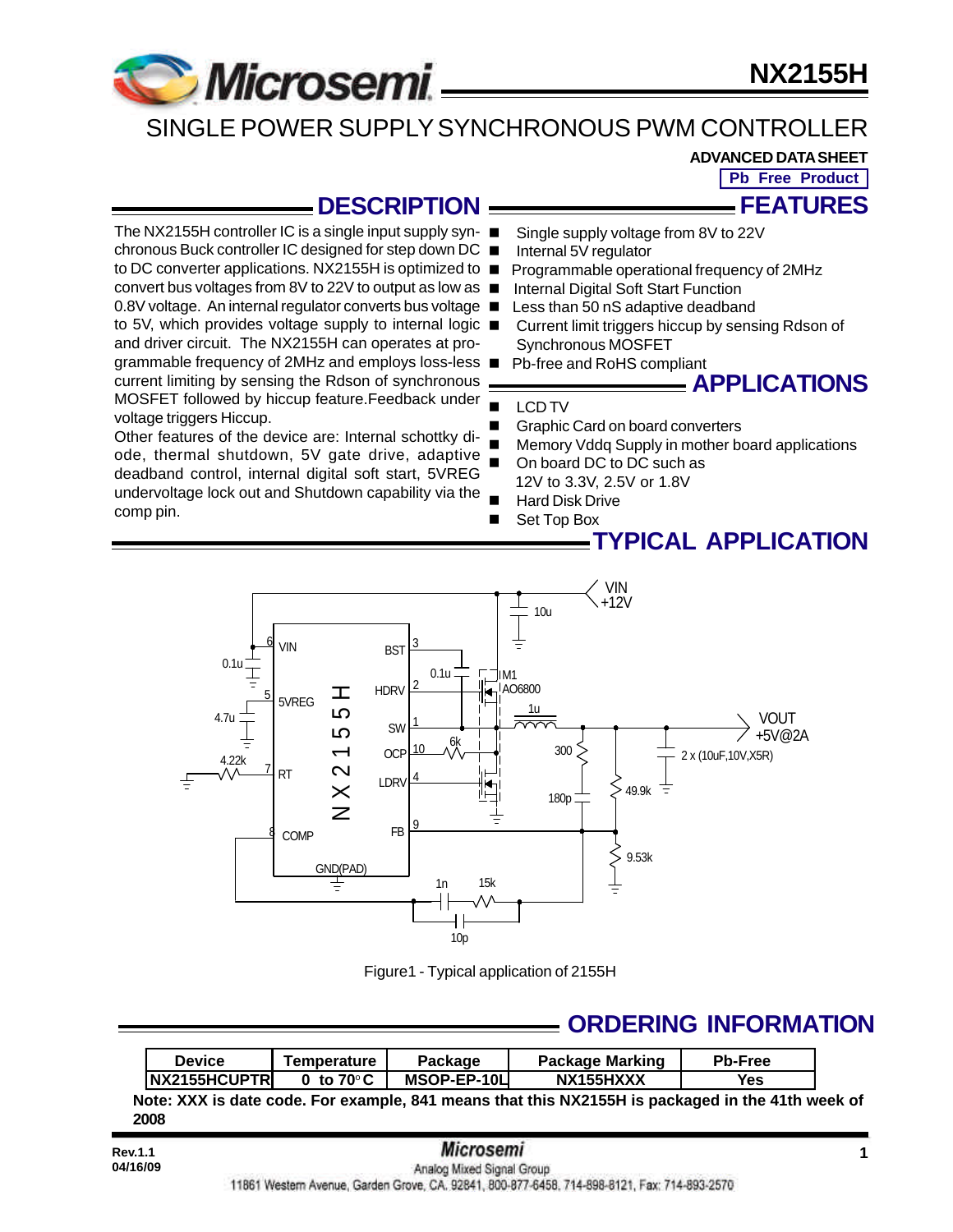

| Storage Temperature Range  -65°C to 150°C            |  |
|------------------------------------------------------|--|
| Operating Junction Temperature Range  -40°C to 125°C |  |

NOTE1: Stresses above those listed in "ABSOLUTE MAXIMUM RATINGS", may cause permanent damage to the device. This is a stress only rating and operation of the device at these or any other conditions above those indicated in the operational sections of this specification is not implied.



## **ELECTRICAL SPECIFICATIONS**

Unless otherwise specified, these specifications apply over Vin = 12V, and  $T_A = 0$  to 70°C. Followings are bypass capacitors: $\rm C_{_{VIN}}$ =1uF, C $\rm _{_{SVREG}}$ =4.7uF, all X5R ceramic capacitors. Typical values refer to T $_{_A}$  = 25°C. Low duty cycle pulse testing is used which keeps junction and case temperatures equal to the ambient temperature.

| <b>PARAMETER</b>                   | <b>SYM</b>    | <b>Test Condition</b>                        | Min   | <b>TYP</b> | <b>MAX</b> | <b>Units</b> |
|------------------------------------|---------------|----------------------------------------------|-------|------------|------------|--------------|
| <b>Reference Voltage</b>           |               |                                              |       |            |            |              |
| Ref Voltage                        | $\rm V_{REF}$ |                                              | 0.784 | 0.8        | 0.816      | V            |
| Ref Voltage line regulation        |               | $V_{in} = 8V$ to 22V                         |       | 0.4        |            | $\%$         |
| 5VREG                              |               |                                              |       |            |            |              |
| 5VREG Voltage range                |               |                                              | 4.75  | 5          | 5.25       | V            |
| 5VREG UVLO                         |               | 5V REG rising                                |       | 3.9        | 4.4        | V            |
| 5VREG UVLO Hysteresis              |               |                                              |       | 0.2        |            | V            |
| <b>5VREG Line Regulation</b>       |               | $V_{IN} = 9V$ to 22V                         |       | 10         | 20         | mV           |
| <b>5VREG Max Current</b>           |               |                                              | 20    | 50         |            | mA           |
| <b>Supply Voltage(Vin)</b>         |               |                                              |       |            |            |              |
| V <sub>in</sub> Voltage Range      | $V_{in}$      |                                              | 8     |            | 22         | $\vee$       |
| Input Voltage Current(Static)      |               | No switching                                 | 3.7   | 4.8        | 6.5        | mA           |
| Input Voltage Current<br>(Dynamic) |               | Switching with HDRV and<br>LDRV open @2.2MHz | 5.4   | 8          | 11         | mA           |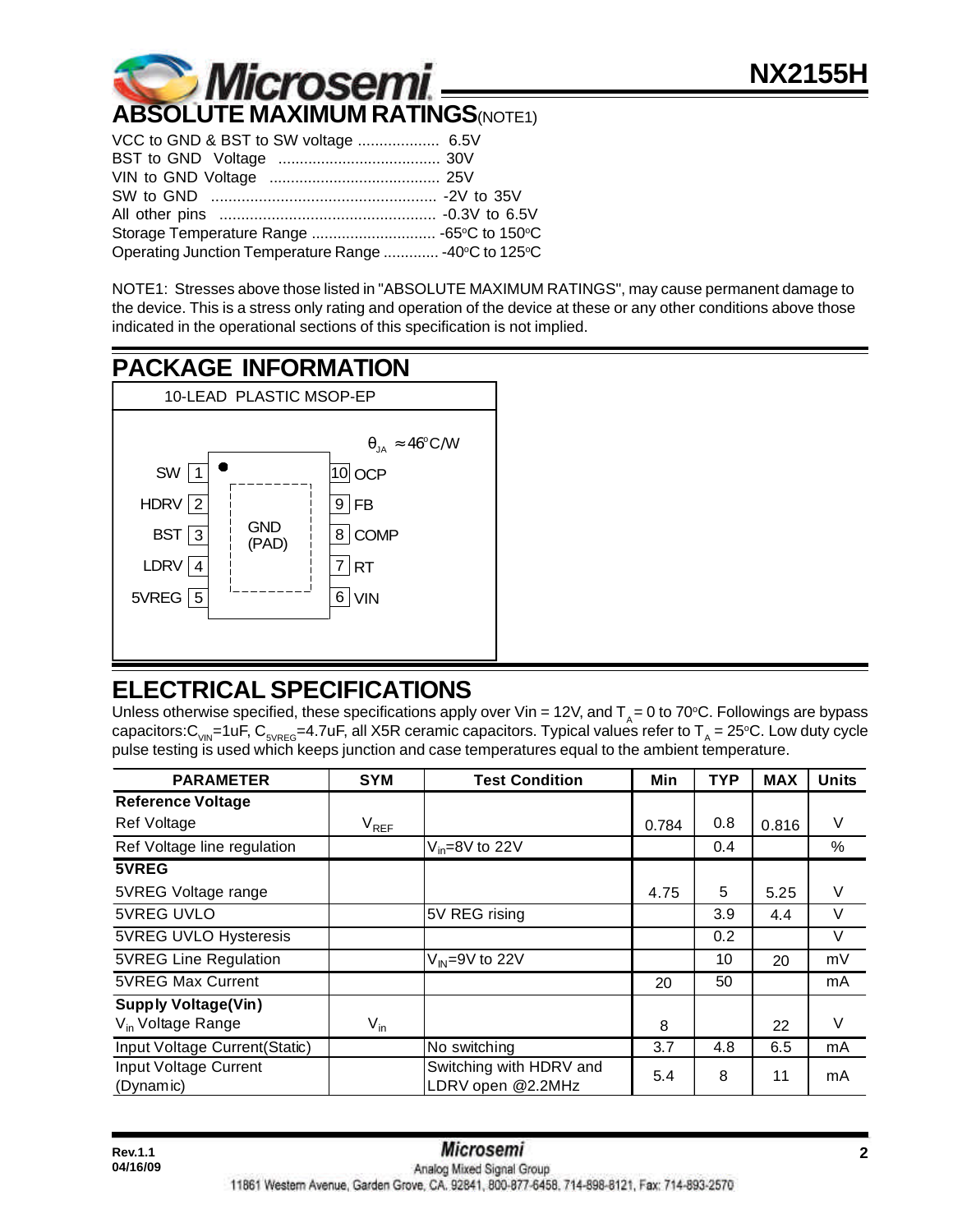| <b><i>Microsemi</i></b> |  |
|-------------------------|--|
|                         |  |

| <b>PARAMETER</b>                                       | <b>SYM</b>                 | <b>Test Condition</b>                          | Min            | <b>TYP</b> | <b>MAX</b> | <b>Units</b> |
|--------------------------------------------------------|----------------------------|------------------------------------------------|----------------|------------|------------|--------------|
| <b>Vin UVLO</b>                                        |                            |                                                |                |            |            |              |
| $V_{in}$ -Threshold                                    | $V_{in}$ UVLO              | V <sub>in</sub> Rising                         | 6              | 6.5        | 7.5        | V            |
| $V_{in}$ -Hysteresis                                   | $V_{n}$ -Hyst              | V <sub>in</sub> Falling                        |                | 0.6        |            | $\vee$       |
| SS                                                     |                            |                                                |                |            |            |              |
| Soft Start time                                        | Tss                        | $F_S = 2.2$ MHz                                |                | 400        |            | uS           |
| <b>Oscillator (Rt)</b>                                 |                            |                                                |                |            |            |              |
| Frequency                                              | $F_S$                      | Rt=4.22k                                       |                | 2250       |            | kHz          |
| Ramp-Amplitude Voltage                                 | $\rm V_{RAMP}$             |                                                | 1.4            | 1.5        | 1.9        | $\vee$       |
| Max Duty Cycle                                         |                            | $F_S = 2.2$ MHz                                | 62             | 71         | 80         | $\%$         |
| Min Controlable On Time                                |                            |                                                |                |            | 150        | nS           |
| <b>Error Amplifiers</b>                                |                            |                                                |                |            |            |              |
| Transconductance                                       |                            |                                                | 1500           | 2000       | 2500       | umho         |
| Input Bias Current                                     | Ib                         |                                                |                | 10         |            | nA           |
| Comp SD Threshold                                      |                            |                                                | 0.24           | 0.3        | 0.36       | V            |
| <b>FBUVLO</b>                                          |                            |                                                |                |            |            |              |
| Feedback UVLO threshold                                |                            |                                                | 0.54           | 0.6        | 0.66       | V            |
| High Side Driver(C <sub>L</sub> =2200pF)               |                            |                                                |                |            |            |              |
| Output Impedance, Sourcing                             | $R_{\text{source}}(Hdrv)$  | $I=200mA$                                      |                | 1.9        |            | ohm          |
| Output Impedance, Sinking                              | $R_{sink}(Hdrv)$           | $I=200mA$                                      |                | 1.7        |            | ohm          |
| <b>Rise Time</b>                                       | THdrv(Rise)                |                                                |                | 14         |            | ns           |
| <b>Fall Time</b>                                       | THdrv(Fall)                |                                                |                | 17         |            | ns           |
| Deadband Time                                          | Tdead(L to<br>H)           | Ldrv going Low to Hdrv<br>going High, 10%-10%  | 21             | 30         | 39         | ns           |
| Low Side Driver ( $C_1$ =2200pF)                       |                            |                                                |                |            |            |              |
| Output Impedance, Sourcing<br>Current                  | $R_{\text{source}}(Ldrv)$  | $I=200mA$                                      |                | 1.9        |            | ohm          |
| Output Impedance, Sinking                              | $R_{sink}(Ldrv)$           | $I=200mA$                                      |                | 1          |            | ohm          |
| Rise Time                                              | TLdrv(Rise)                |                                                |                | 13         |            | ns           |
| Fall Time                                              | TLdrv(Fall)                |                                                |                | 12         |            | ns           |
| <b>Deadband Time</b>                                   | Tdead(H to<br>$\mathsf{L}$ | SW going Low to Ldrv<br>going High, 10% to 10% | $\overline{7}$ | 10         | 13         | ns           |
| <b>OCP</b><br><b>OCP</b> current                       |                            |                                                | 30             | 37         | 45         | uA           |
| Over temperature<br>Threshold                          |                            |                                                |                | 150        |            | $^{\circ}C$  |
| Hysteresis                                             |                            |                                                |                | 20         |            | $^{\circ}$ C |
| <b>Internal Schottky Diode</b><br>Forward voltage drop |                            | forward current=20mA                           |                | 350        | 500        | mV           |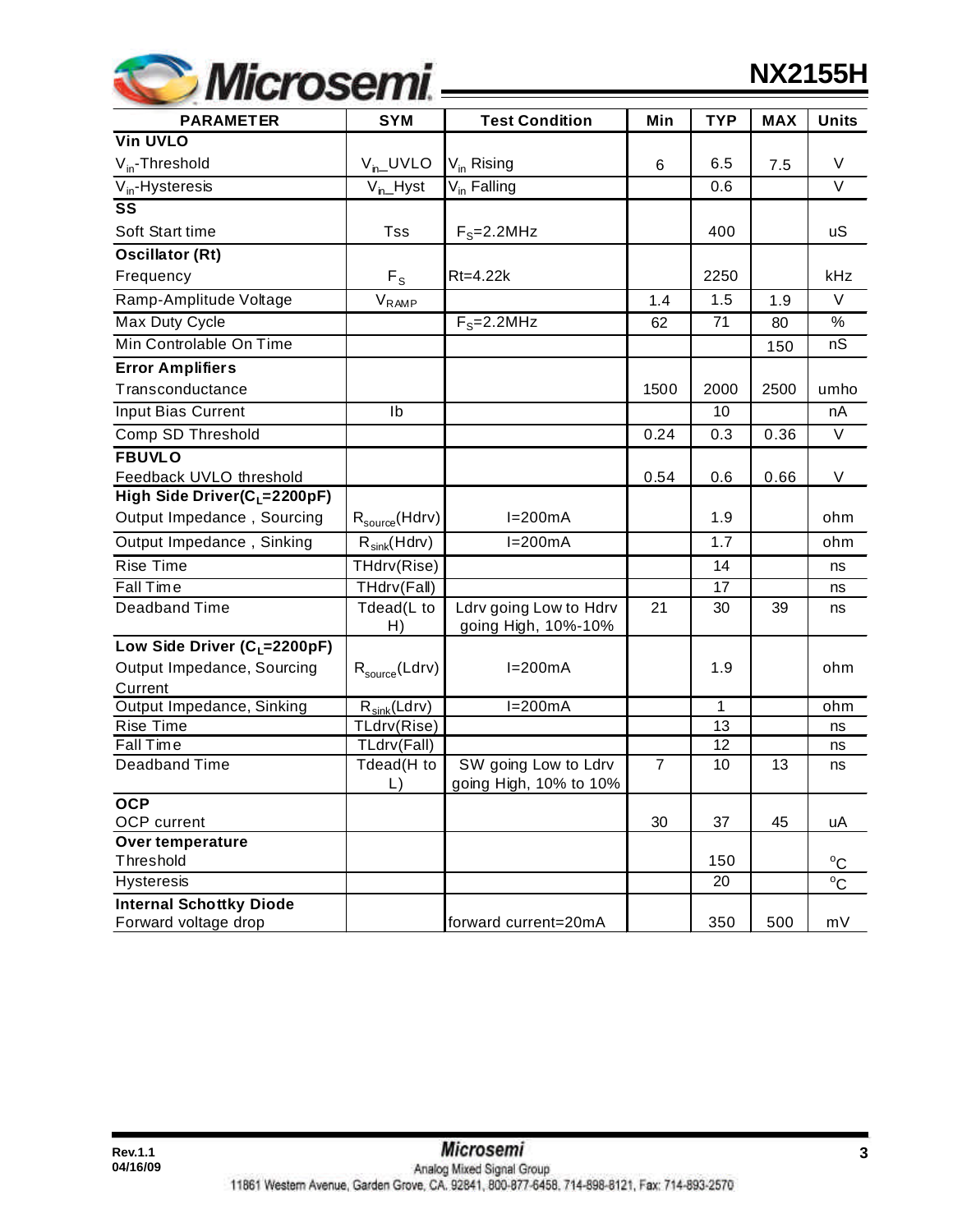

## **PIN DESCRIPTIONS**

| PIN#           | <b>PIN SYMBOL</b> | <b>PIN DESCRIPTION</b>                                                                                                                                                                                                                                                                                                                       |  |  |
|----------------|-------------------|----------------------------------------------------------------------------------------------------------------------------------------------------------------------------------------------------------------------------------------------------------------------------------------------------------------------------------------------|--|--|
| 5              | 5VREG             | An internal 5V regulator provides supply voltage for the low side fet driver, BST<br>and internal logic circuit. A high frequency 4.7uF X5R ceramic capacitor must<br>be connected from this pin to the GND pin as close as possible.                                                                                                        |  |  |
| 6              | <b>VIN</b>        | Voltage supply for the internal 5V regulator. A high freugncy 0.1uF ceramic ca-<br>pacitor must be connected from this pin to GND.                                                                                                                                                                                                           |  |  |
| 9              | <b>FB</b>         | This pin is the error amplifier inverting input. This pin is also connected to the<br>output UVLO comparator. When this pin falls below threshold, both HDRV and<br>LDRV outputs are in hiccup.                                                                                                                                              |  |  |
| 8              | <b>COMP</b>       | This pin is the output of the error amplifier and together with FB pin is used to<br>compensate the voltage control feedback loop. This pin is also used as a shut<br>down pin. When this pin is pulled below 0.3V, both drivers are turned off and<br>internal soft start is reset.                                                         |  |  |
| 3              | <b>BST</b>        | This pin supplies voltage to the high side driver. A high frequency<br>ceramic capacitor of 0.1 to 1 uF must be connected from this pin to SW pin.                                                                                                                                                                                           |  |  |
| 10             | <b>OCP</b>        | This pin is connected to the drain of the external low side MOSFET and is the<br>input of the over current protection(OCP) comparator. An internal current source<br>is flown to the external resistor which sets the OCP voltage across the Rdson<br>of the low side MOSFET. Current limit point is this voltage divided by the Rds-<br>on. |  |  |
| 1              | SW                | This pin is connected to the source of the high side MOSFET and provides return<br>path for the high side driver.                                                                                                                                                                                                                            |  |  |
| $\overline{2}$ | <b>HDRV</b>       | High side MOSFET gate driver.                                                                                                                                                                                                                                                                                                                |  |  |
| <b>PAD</b>     | <b>GND</b>        | Ground pin.                                                                                                                                                                                                                                                                                                                                  |  |  |
| 4              | <b>LDRV</b>       | Low side MOSFET gate driver.                                                                                                                                                                                                                                                                                                                 |  |  |
| $\overline{7}$ | <b>RT</b>         | Oscillator's frequency can be set by using an external resistor from this pin to<br>GND.                                                                                                                                                                                                                                                     |  |  |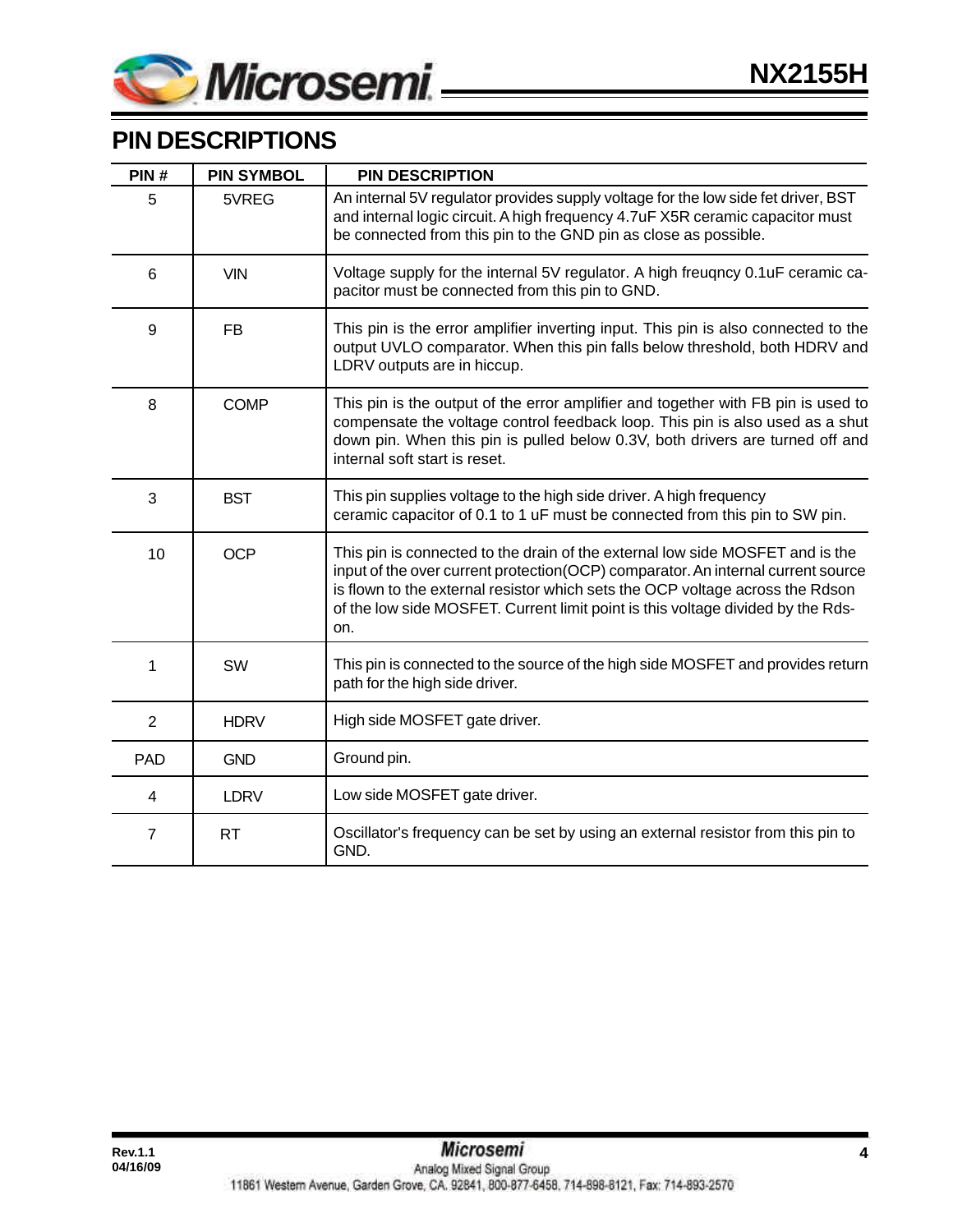

## **BLOCK DIAGRAM**

**04/16/09**



#### Figure 2 - Simplified block diagram of the NX2155H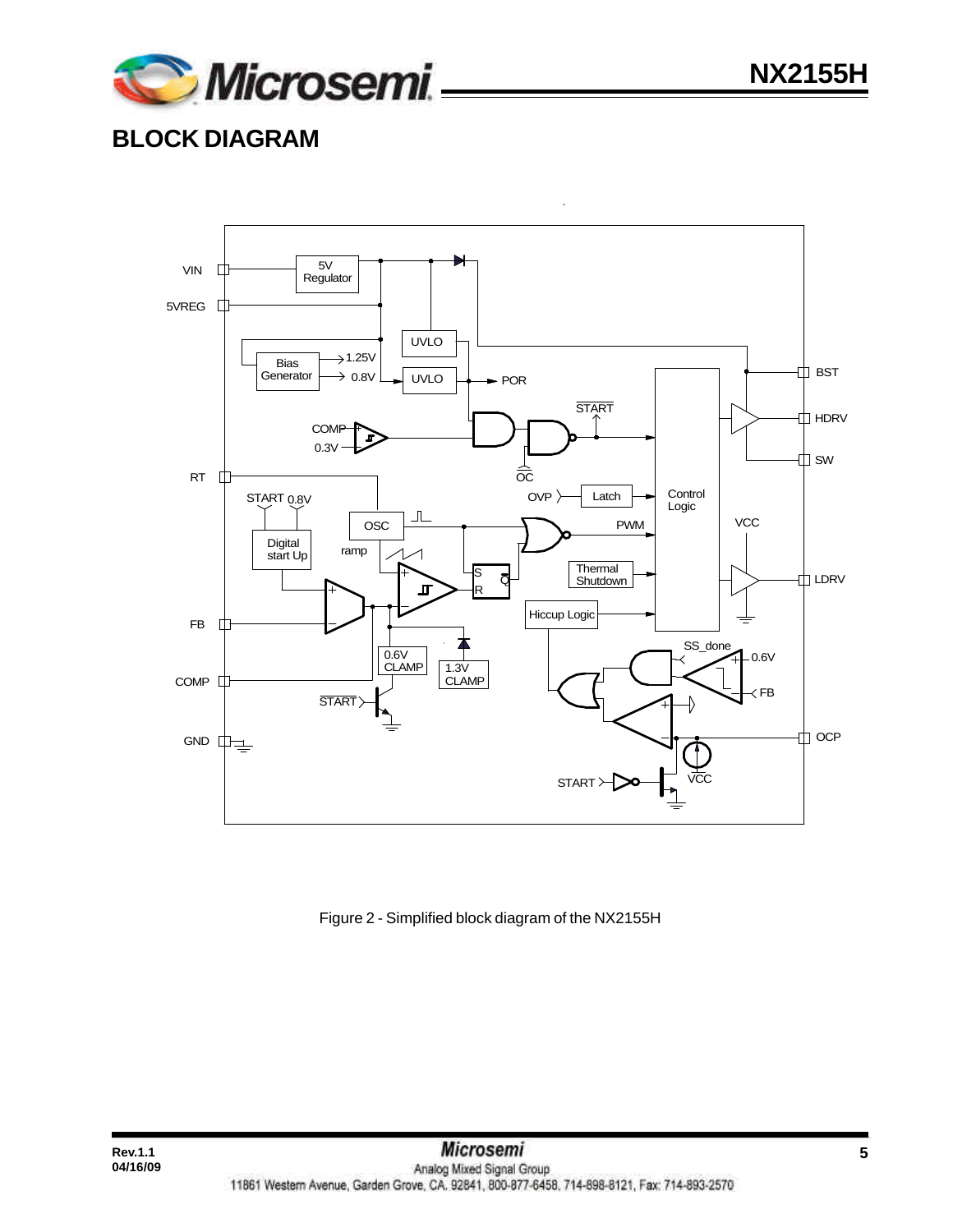

**Demoboard Design(VIN=12V, VOUT= 5V/2A, FREUQNCY=2.2MHz)**



\* R7 and C7 are optional.

Figure 3 - Simplified demoboard schematic of NX2155H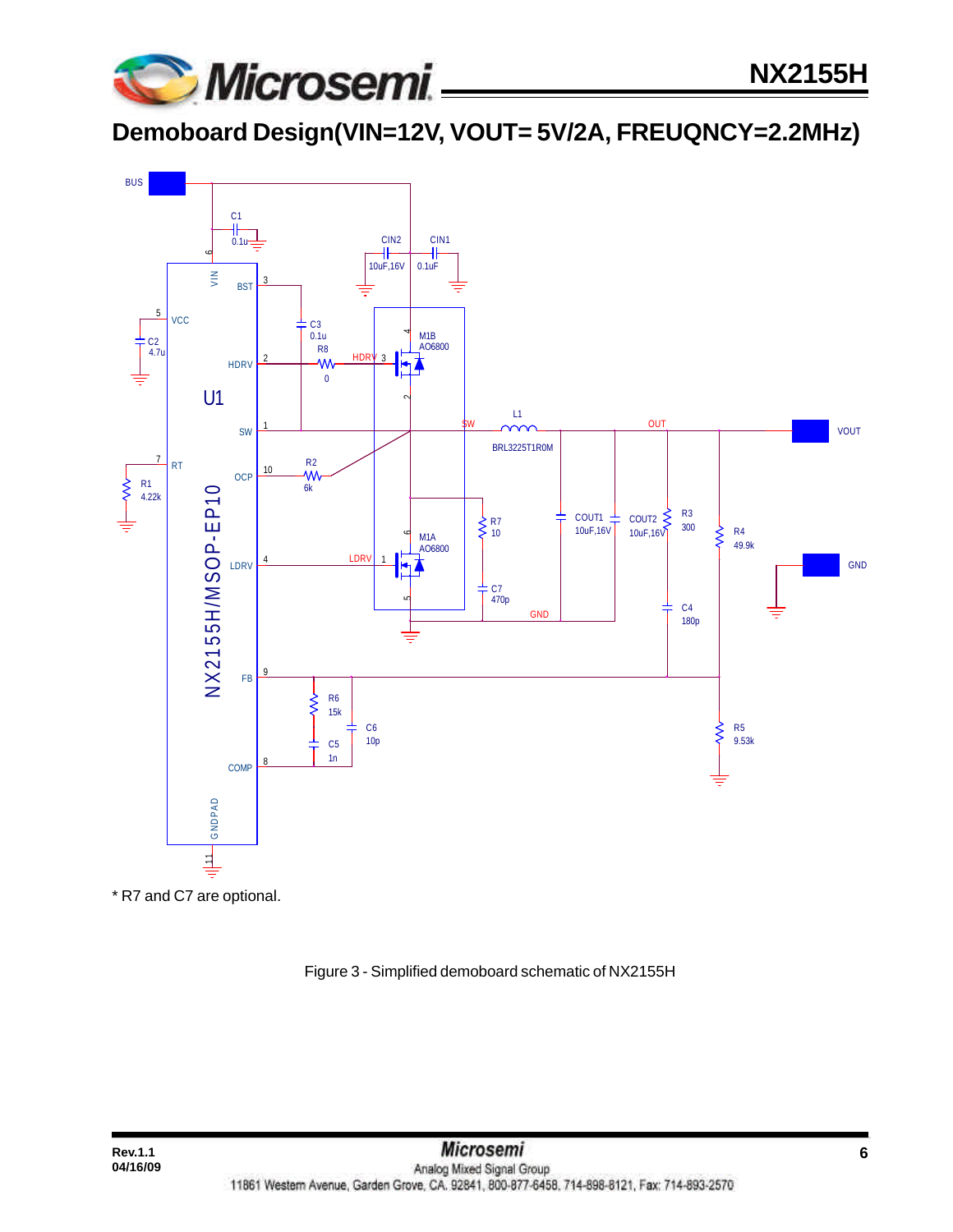

## **Bill of Materials**

| <b>Item</b>       | Quantity | Reference       | Part              | Manufacturer       |
|-------------------|----------|-----------------|-------------------|--------------------|
|                   | 3        | C1, C3, CIN1    | 0.1u              |                    |
| $\overline{2}$    | 1        | $\overline{C2}$ | 4.7uF, 6.3V, X5R  |                    |
| 3                 | 1        | C <sub>4</sub>  | 180p              |                    |
| 4                 | 1        | C <sub>5</sub>  | 1n                |                    |
| 5                 | 1        | C <sub>6</sub>  | 10p               |                    |
| 6                 |          | C7              | 470 <sub>p</sub>  |                    |
| 7                 |          | CIN2            | 10uF, 16V, X5R    |                    |
| 8                 | 2        | COUT1, COUT2    | 10uF, 10V, X5R    |                    |
| 9                 |          | L1              | BRL3225T1R0M      | <b>TAIYO YUDEN</b> |
| 10                |          | M1              | AO6800            | AOS                |
| 11                |          | R <sub>1</sub>  | 4.22k             |                    |
| $12 \overline{ }$ |          | R <sub>2</sub>  | 6k                |                    |
| 13                |          | R <sub>3</sub>  | 300               |                    |
| 14                |          | R4              | 49.9k             |                    |
| 15                |          | $\overline{R5}$ | 9.53k             |                    |
| 16                |          | R <sub>6</sub>  | 15k               |                    |
| 17                |          | R7              | 10                |                    |
| 18                |          | R <sub>8</sub>  | $\Omega$          |                    |
| 19                |          | U <sub>1</sub>  | NX2155H/MSOP-EP10 | NEXSEM INC.        |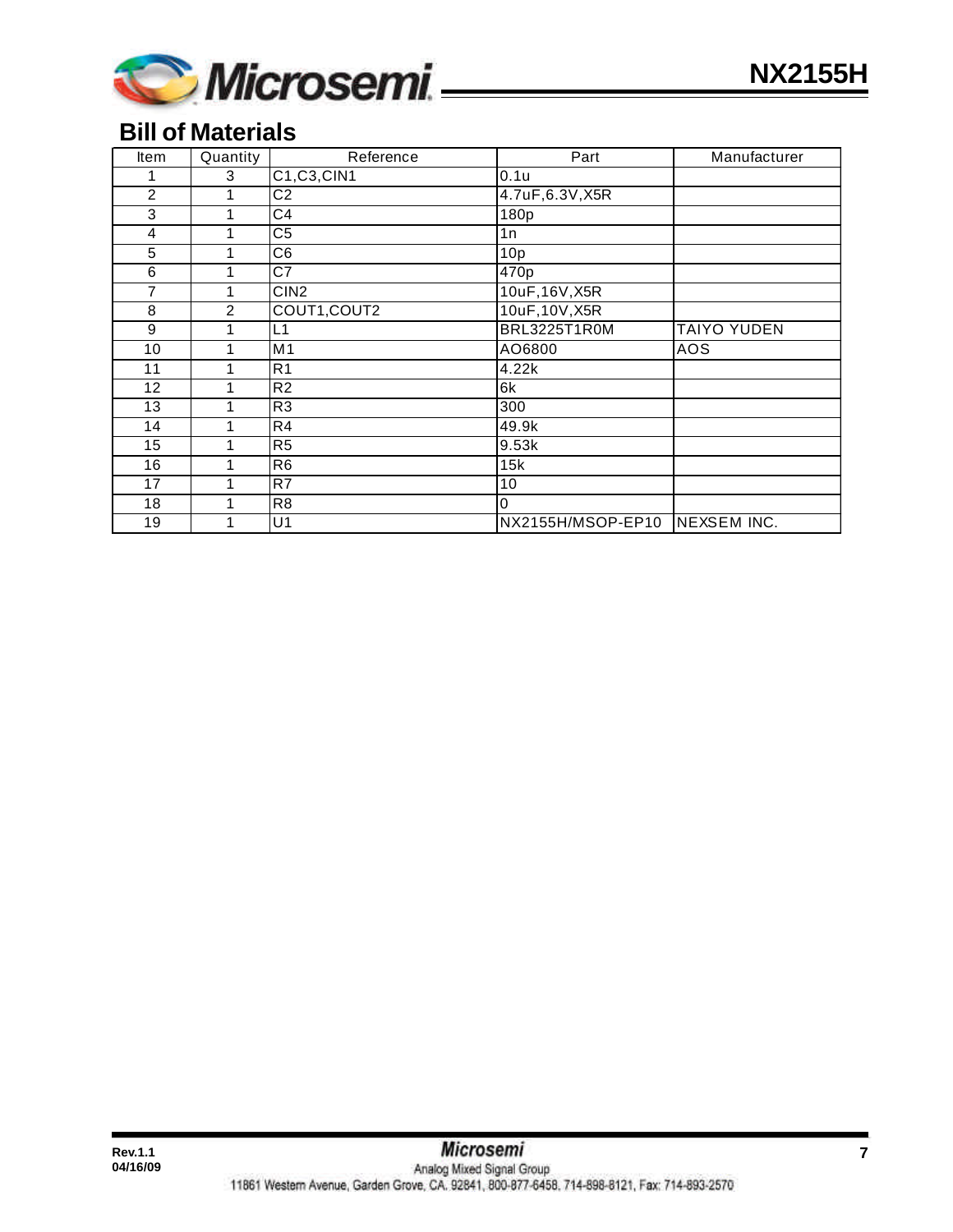

# **NX2155H**

**Demoboard Waveforms**



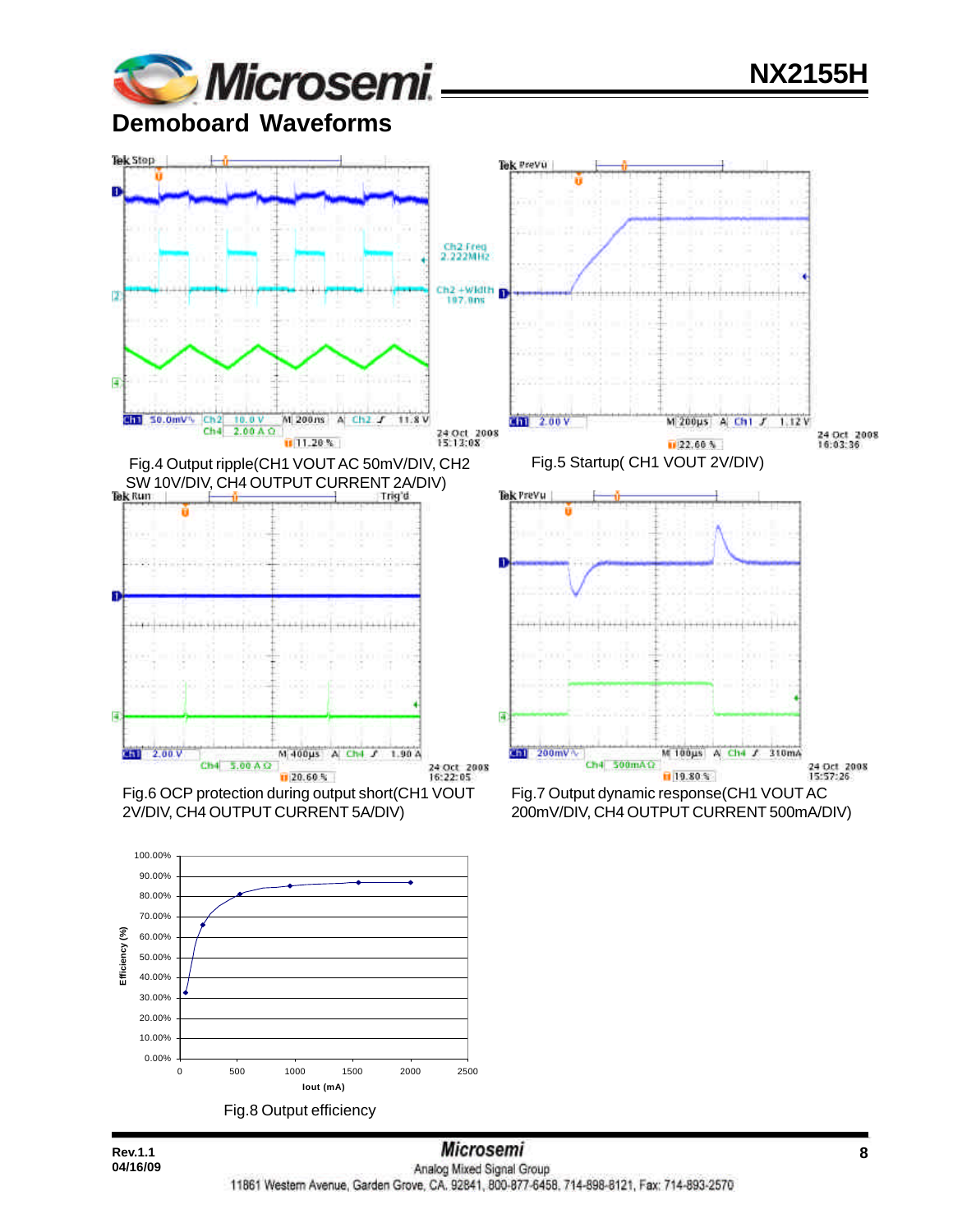

# **Demoboard Layout**



#### Figure 9 Top layer



Figure 10 Ground layer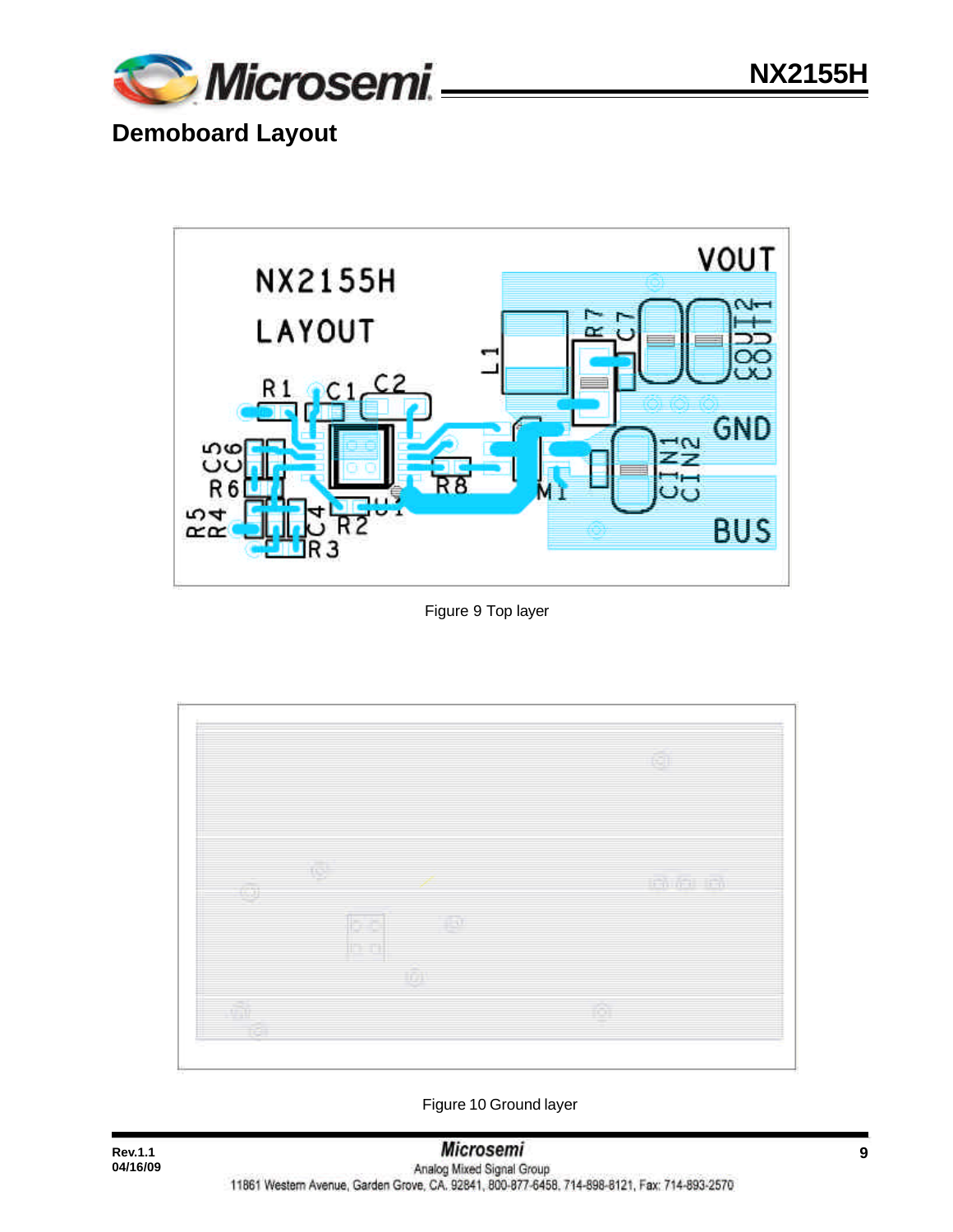



Figure 11 Power layer



Figure 12 Bottom layer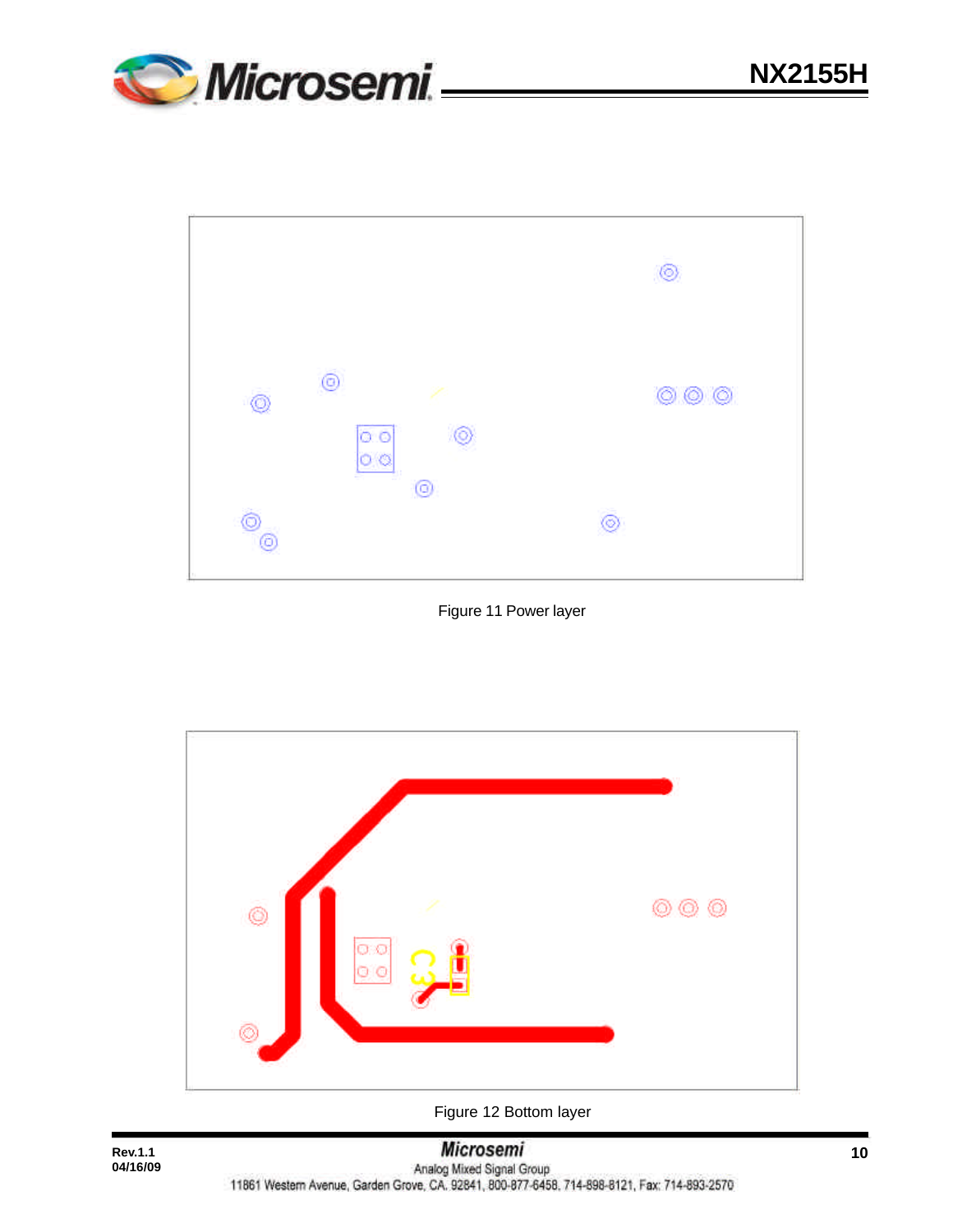

# **Demoboard Design( (VIN=12V, VOUT= 5V/10A, FREUQNCY=400kHz)**



Figure 13 - Simplified demoboard schematic of NX2155H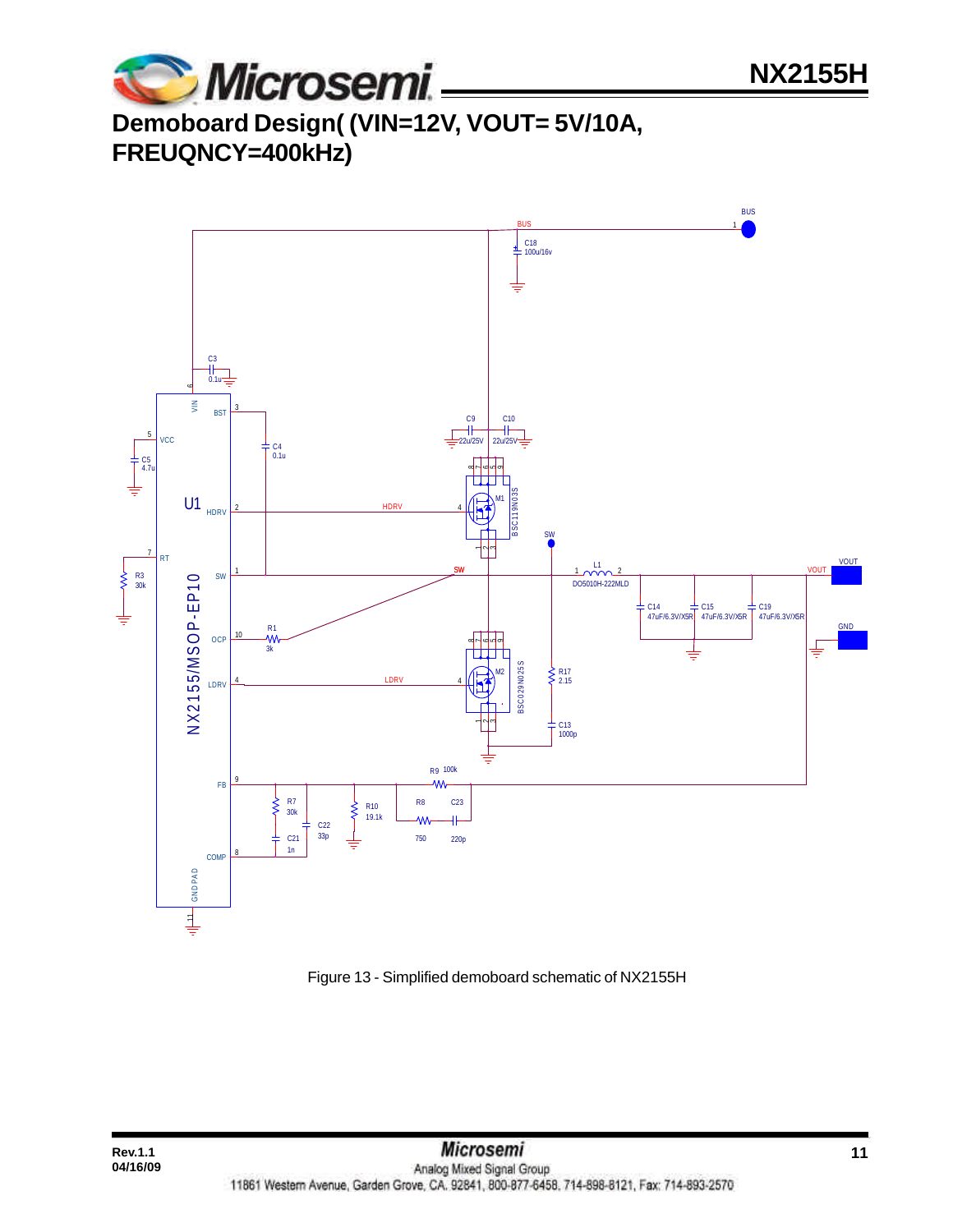

### **Bill of Materials**

| Item           | Quantity       | Reference       | Part              | Manufacturer       |
|----------------|----------------|-----------------|-------------------|--------------------|
|                | $\overline{2}$ | C3, C4          | 0.1u              |                    |
| $\overline{2}$ | 1              | C <sub>5</sub>  | 4.7u              |                    |
| $\overline{3}$ | $\overline{2}$ | C9, C10         | 22u/25V/X5R       |                    |
| 4              | 1              | C13             | 1000p             |                    |
| 5              | 3              | C14, C15, C19   | 47uF/6.3V/X5R     |                    |
| 6              | 1              | C18             | 100u/16v          |                    |
| 7              | 1              | C <sub>21</sub> | 1n                |                    |
| 8              |                | C <sub>22</sub> | 33p               |                    |
| 9              |                | C <sub>23</sub> | 220p              |                    |
| 10             |                | L1              | DO5010H-222MLD    | <b>COILCRAFT</b>   |
| 11             |                | M <sub>1</sub>  | <b>BSC119N03S</b> | <b>INFINEON</b>    |
| 12             |                | M <sub>2</sub>  | BSC029N025S       | <b>INFINEON</b>    |
| 13             |                | R <sub>1</sub>  | 3k                |                    |
| 14             | 2              | R3, R7          | 30k               |                    |
| 15             |                | R <sub>8</sub>  | 750               |                    |
| 16             |                | R9              | 100k              |                    |
| 17             |                | R <sub>10</sub> | 19.1k             |                    |
| 18             |                | R <sub>17</sub> | 2.15              |                    |
| 19             |                | U1              | NX2155/MSOP-EP10  | <b>NEXSEM INC.</b> |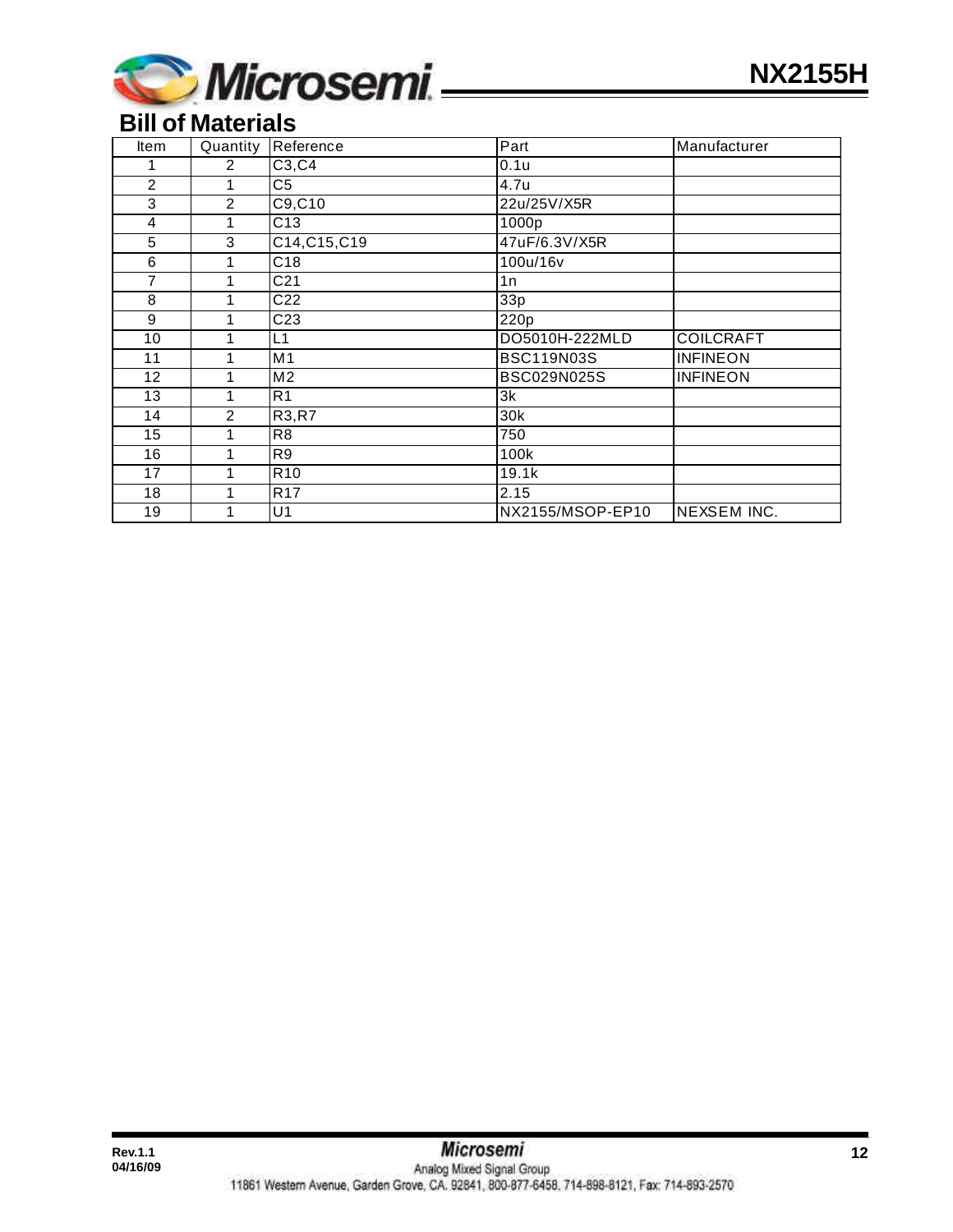# **NX2155H**



**Demoboard Waveforms**





Tek PreVu

 Fig.14 Output ripple(CH1 SW 10V/DIV, CH2 VOUT AC 50mV/DIV, CH4 INDUCTOR CURRENT 5A/DIV)



Fig.16 OCP protection during output short(CH2 VOUT 2V/DIV, CH4 OUTPUT CURRENT 5A/DIV)



Fig.15 Startup( CH1 VOUT 2V/DIV, CH4 INDUCTOR CURRENT 5A/DIV)



200mV/DIV, CH4 OUTPUT CURRENT 5A/DIV)

**04/16/09**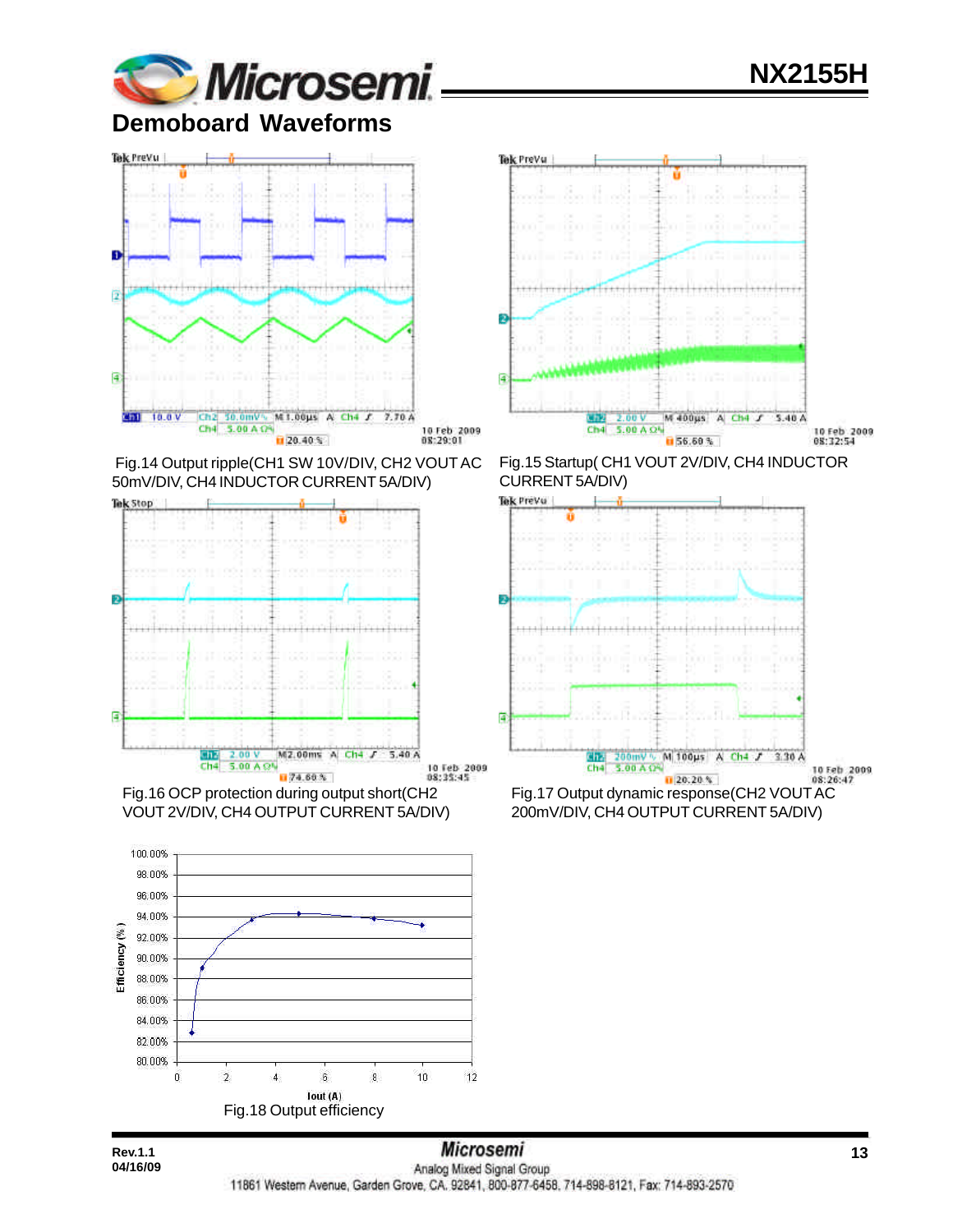

# **APPLICATION INFORMATION**

### **Symbol Used In Application Information:**

| V <sub>IN</sub> | - Input voltage                                    |
|-----------------|----------------------------------------------------|
| <b>VOUT</b>     | - Output voltage                                   |
| <b>I</b> out    | - Output current                                   |
|                 | $\Delta V_{\text{RIPPLE}}$ - Output voltage ripple |

- F<sub>s</sub> Working frequency
- $\Delta$ IRIPPLE Inductor current ripple

### **Output Inductor Selection**

The selection of inductor value is based on inductor ripple current, power rating, working frequency and efficiency. Larger inductor value normally means smaller ripple current. However if the inductance is chosen too large, it brings slow response and lower efficiency. Usually the ripple current ranges from 20% to 40% of the output current. This is a design freedom which can be decided by design engineer according to various application requirements. The inductor value can be calculated by using the following equations:

$$
L_{OUT} = \frac{V_{IN} - V_{OUT}}{\Delta I_{RIPPLE}} \times \frac{V_{OUT}}{V_{IN}} \times \frac{1}{F_s}
$$
...(1)  

$$
I_{RIPPLE} = k \times I_{OUTPUT}
$$

where k is between 0.2 to 0.4.

### **Output Capacitor Selection**

Output capacitor is basically decided by the amount of the output voltage ripple allowed during steady state(DC) load condition as well as specification for the load transient. The optimum design may require a couple of iterations to satisfy both condition.

The amount of voltage ripple during the DC load condition is determined by equation(2).

$$
\Delta V_{\text{RIPPLE}} = \text{ESR} \times \Delta I_{\text{RIPPLE}} + \frac{\Delta I_{\text{RIPPLE}}}{8 \times F_{\text{s}} \times C_{\text{OUT}}} \quad ...(2)
$$

Where ESR is the output capacitors' equivalent series resistance,  $C_{\text{out}}$  is the value of output capacitors.

Typically when ceramic capacitors are selected as output capacitors, DC ripple spec is easy to be met, but mutiple ceramic capacitors are required at the output to meet transient requirement.

#### **Compensator Design**

Due to the double pole generated by LC filter of the power stage, the power system has 180° phase shift, and therefore, is unstable by itself. In order to achieve accurate output voltage and fast transient response, compensator is employed to provide highest possible bandwidth and enough phase margin.Ideally,the Bode plot of the closed loop system has crossover frequency between1/10 and 1/5 of the switching frequency, phase margin greater than 50 $^{\circ}$  and the gain crossing 0dB with -20dB/decade. Power stage output capacitors usually decide the compensator type. If electrolytic capacitors are chosen as output capacitors, type II compensator can be used to compensate the system, because the zero caused by output capacitor ESR is lower than crossover frequency. Otherwise type III compensator should be chosen.

### **A. Type III compensator design**

 For low ESR output capacitors, typically such as Sanyo oscap and poscap, the frequency of ESR zero caused by output capacitors is higher than the crossover frequency. In this case, it is necessary to compensate the system with type III compensator. The following figures and equations show how to realize the type III compensator by transconductance amplifier.

$$
F_{z_1} = \frac{1}{2 \times \pi \times R_4 \times C_2}
$$
...(3)

$$
F_{z2} = \frac{1}{2 \times \pi \times (R_2 + R_3) \times C_3}
$$
 ...(4)

$$
F_{p_1} = \frac{1}{2 \times \pi \times R_3 \times C_3}
$$
...(5)

$$
F_{p_2} = \frac{1}{2 \times \pi \times R_4 \times \frac{C_1 \times C_2}{C_1 + C_2}} \qquad ...(6)
$$

where Fz1, Fz2, FP1 and FP2 are poles and zeros in the compensator. Their locations are shown in figure 20.

The transfer function of type III compensator for transconductance amplifier is given by:

$$
\frac{V_{e}}{V_{\text{OUT}}} = \frac{1 - g_{m} \times Z_{f}}{1 + g_{m} \times Z_{in} + Z_{in} / R_{1}}
$$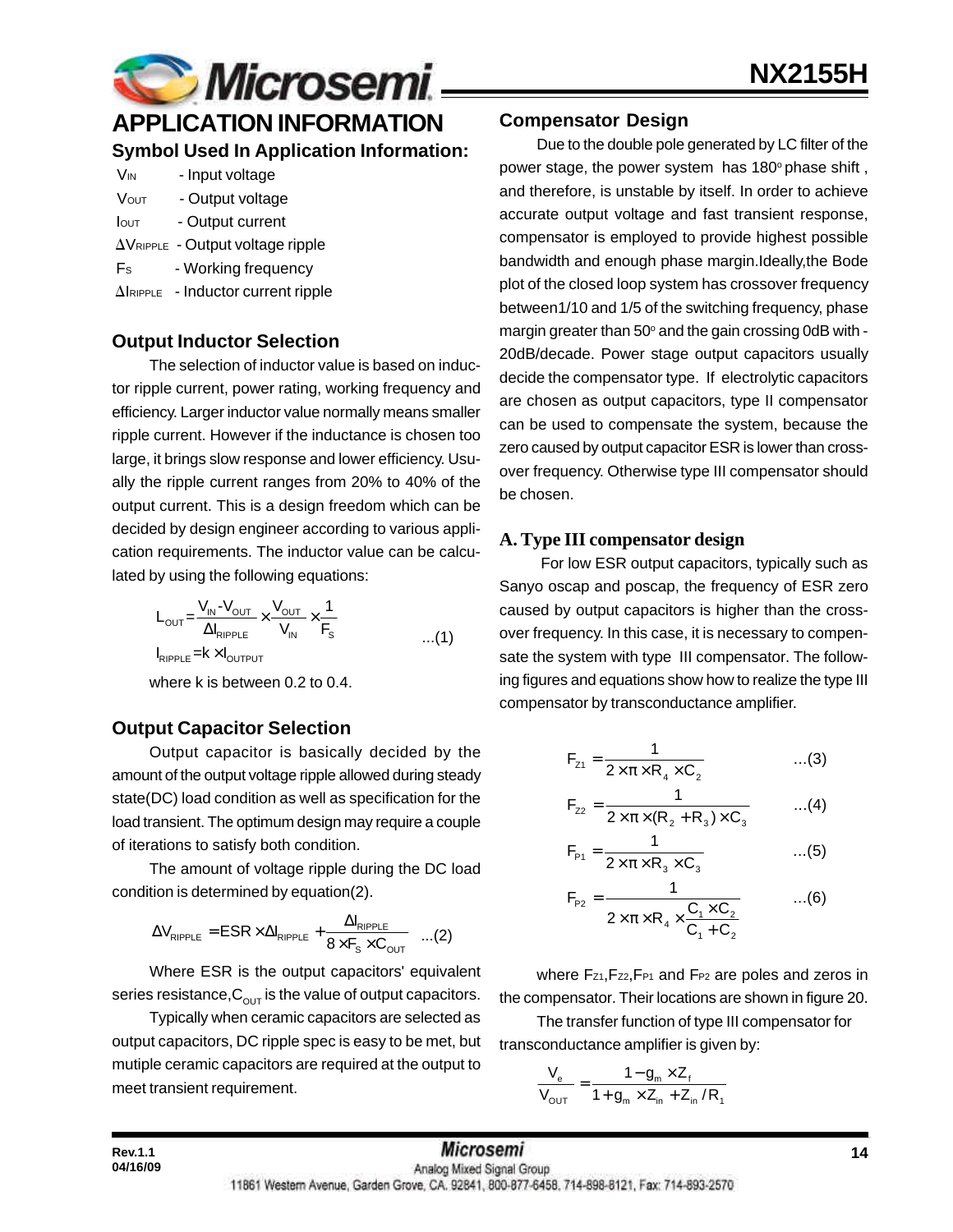

For the voltage amplifier, the transfer function of

compensator is

$$
\frac{V_e}{V_{OUT}} = \frac{-Z_f}{Z_{in}}
$$

To achieve the same effect as voltage amplifier, the compensator of transconductance amplifier must **satisfy this condition:**  $R_4$ >>2/gm. And it would be desirable if  $\mathsf{R}_i||\mathsf{R}_2||\mathsf{R}_3$ >>1/gm  $\,$  can be met at the same time.



 Figure 19 - Type III compensator using transconductance amplifier



Figure 20 - Bode plot of Type III compensator

**04/16/09**

#### **B. Type II compensator design**

Type II compensator can be realized by simple RC circuit without feedback as shown in figure 22.  $\mathsf{R}_{_{\mathsf{3}}}$  and  $\mathsf{C}_{_{\mathsf{1}}}$ introduce a zero to cancel the double pole effect.  $C_2$ introduces a pole to suppress the switching noise. The following equations show the compensator pole zero location and constant gain.

Gain=g<sub>m</sub> × 
$$
\frac{R_1}{R_1+R_2}
$$
 × R<sub>3</sub> ... (7)  
\n
$$
F_z = \frac{1}{2 \times \pi \times R_3 \times C_1}
$$
 ... (8)  
\n
$$
F_p \approx \frac{1}{2 \times \pi \times R_3 \times C_2}
$$
 ... (9)

For this type of compensator,  $\mathsf{F}_\mathsf{o}$  has to satisfy  $\mathsf{F}_{\text{\tiny{LC}}}$ < $\mathsf{F}_{\text{\tiny{ESR}}}$ << $\mathsf{F}_{\text{\tiny{O}}}$ <=1/10~1/5 $\mathsf{F}_{\text{\tiny{s.}}}$ 



Figure 21 - Bode plot of Type II compensator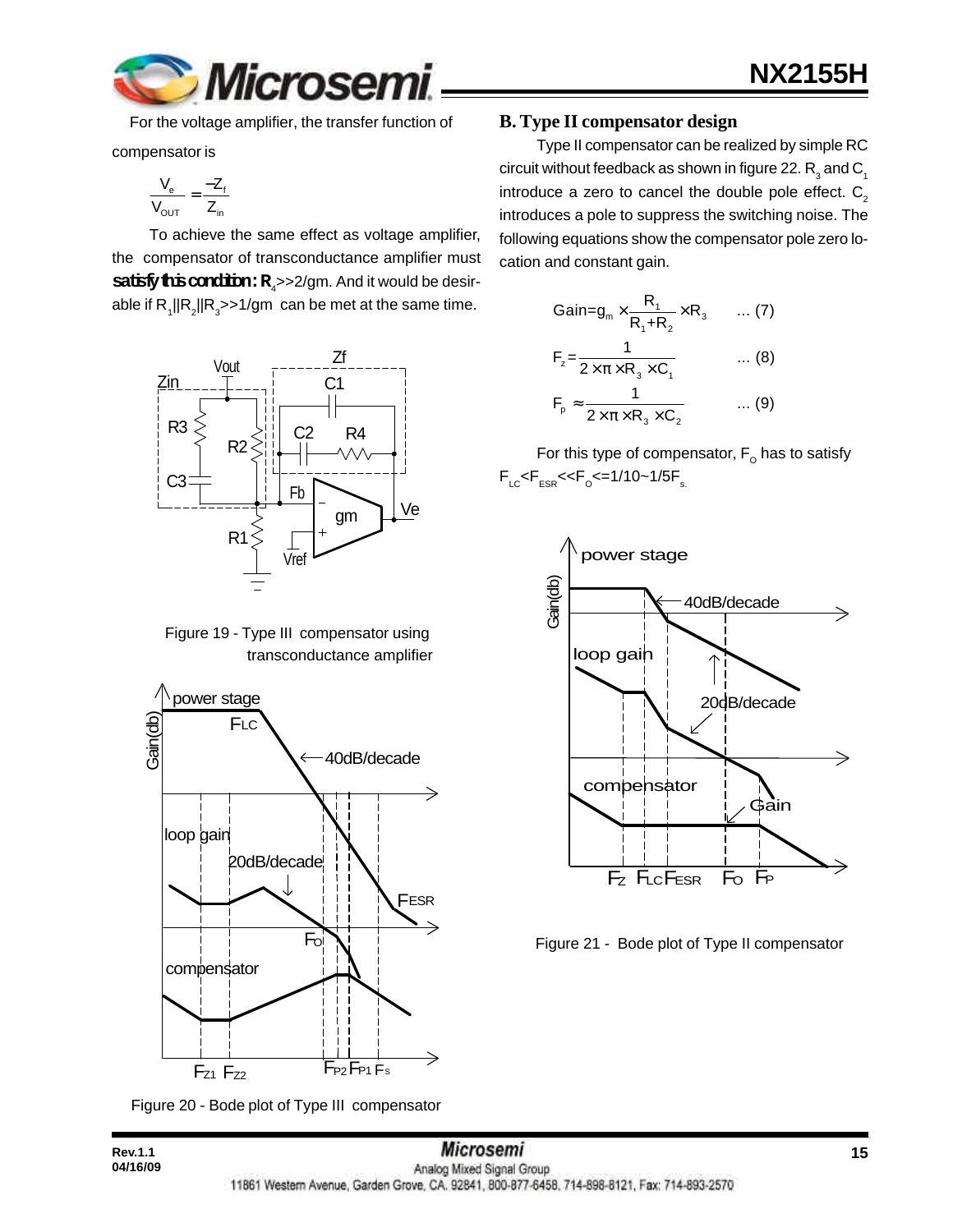



 Figure 22 - Type II compensator with transconductance amplifier

### **Output Voltage Calculation**

Output voltage is set by reference voltage and external voltage divider. The reference voltage is fixed at 0.8V. The divider consists of two ratioed resistors so that the output voltage applied at the Fb pin is 0.8V when the output voltage is at the desired value. The following equation and picture show the relationship between  $V_{\text{OUT}}$ ,  $V_{\text{REF}}$  and voltage divider.

$$
R_{1} = \frac{R_{2} \times V_{REF}}{V_{OUT} - V_{REF}} \qquad ...(10)
$$

where  $R_2$  is part of the compensator, and the value of R1 value can be set by voltage divider.

See compensator design for  $\mathsf{R}_{_{1}}$  and  $\mathsf{R}_{_{2}}$  selection.



#### **Over Current Protection**

Over current protection is achieved by sensing current through the low side MOSFET. A typical internal current source of 37uA flowing through an external resistor connected from OCP pin to SW node sets the over current protection threshold. When synchronous FET is on, the voltage at node SW is given as

**NX2155H**

$$
V_{\rm SW} = -I_{L} \times R_{\rm DSON}
$$

The voltage at pin OCP is given as

$$
I_{\text{OCP}} \times R_{\text{OCP}} + V_{\text{SW}}
$$

When the voltage is below zero, the over current occurs.



Figure 24 - Over current protection

The over current limit can be set by the following equation

$$
I_{\text{SET}} = \frac{I_{\text{OCP}} \times R_{\text{OCP}}}{K \times R_{\text{DSON}}}
$$

#### **Frequency Selection**

The frequency can be set by external Rt resistor. The relationship between frequency and RT pin is shown as follows.



#### Figure 25 - Frequency versus Rt resistor

**NX2155H Frequency vs Rt**

**04/16/09**

**Rev.1.1 16 16** *MICrosemI* **16** *MICROSEMI* **16 16** 11861 Western Avenue, Garden Grove, CA. 92841, 800-877-6458, 714-898-8121, Fax: 714-893-2570